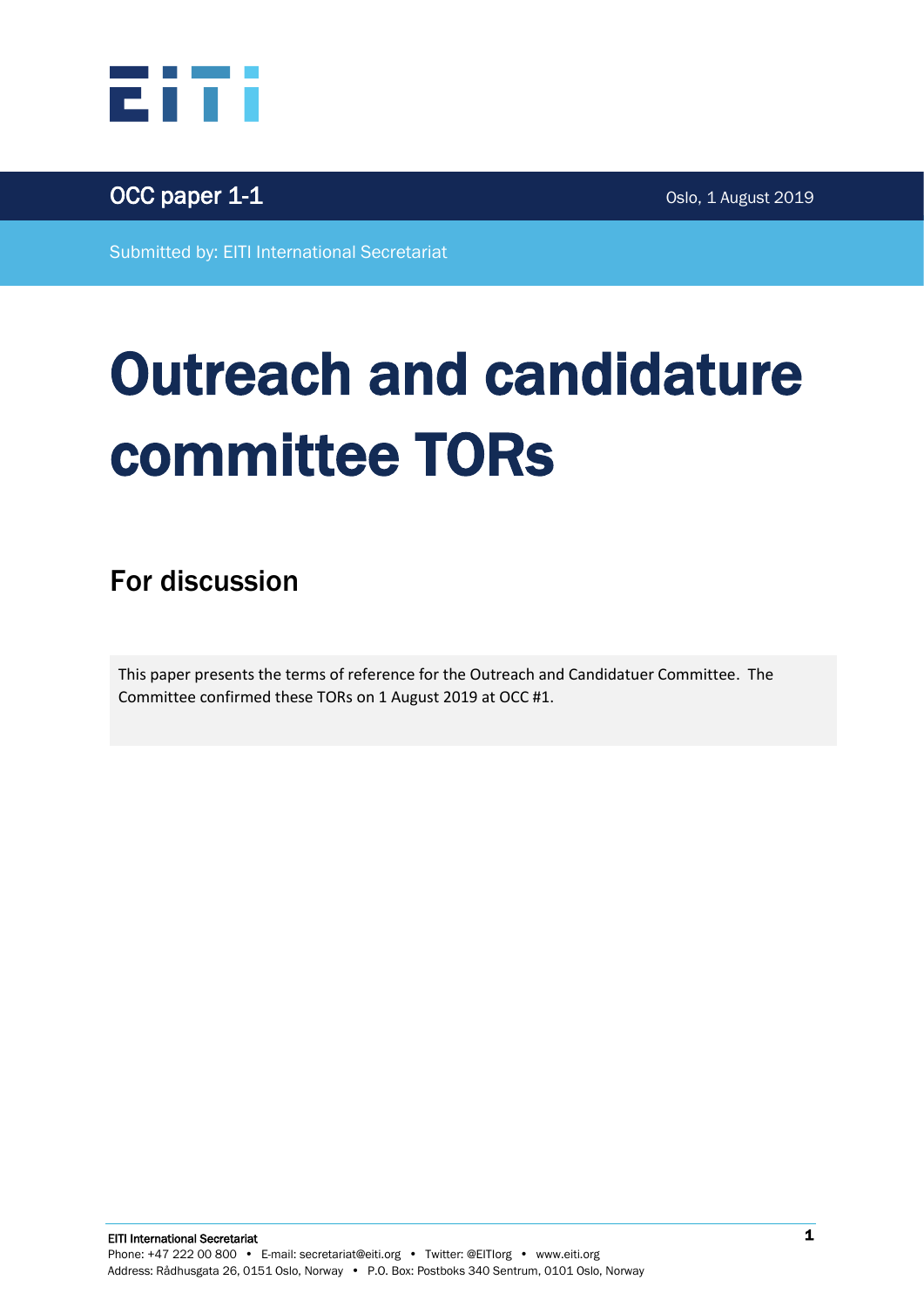# Outreach and Candidature Committee Terms of Reference

### **Responsibilities**

The EITI Outreach and Candidature Committee oversees the EITI Candidature application process, serving as a focal point for the outreach of EITI stakeholders to new countries, ensuring that the EITI Board is informed on outreach activities, and providing direction or support to these activities where necessary. More specifically, on behalf of the EITI Board, the Outreach and Candidature Committee (the "Committee") shall:

#### **Outreach:**

- a) Guide and monitor the implementation of the Secretariat's priorities and strategies for outreach as per the EITI work plan and outreach strategy.
- b) Regularly update the Board of progress against the work plan and outreach strategy through its oversight of the Secretariat's Outreach Progress Reports.The Committee shall regularly review the outreach strategy and suggest updates to the EITI Board as needed.
- c) Provide advice and recommendations on relations and communications with stakeholders from non-implementing countries.
- d) Act as a reference point on the Board for outreach by liaising regularly with governments, international financial institutions, multilateral organisations, companies, investors and civil society groups.

#### **EITI Candidature:**

- e) Review and appraise Candidature applications status to ensure that the eligibility requirements set out in the EITI Standard are fulfilled. In particular, the Committee will assess whether a country has fully completed the four sign-up steps and is adequately prepared for successful and timely implementation of the EITI in line with the EITI Standard.
- f) Make recommendations to the Board regarding Candidature applications. In cases where the Committee considers that a country is not yet ready for candidature, it may recommend steps that the Board could encourage the country to take so that the conditions for successful implementation of the EITI are put in place.

#### **Composition**

The committee was re-established through Board Circular 278 on 29 July 2019. The Committee members, its chair and secretariat support staff are available here: [https://eiti.org/board](https://eiti.org/board-committees#outreach-and-candidature-committee)[committees#outreach-and-candidature-committee.](https://eiti.org/board-committees#outreach-and-candidature-committee)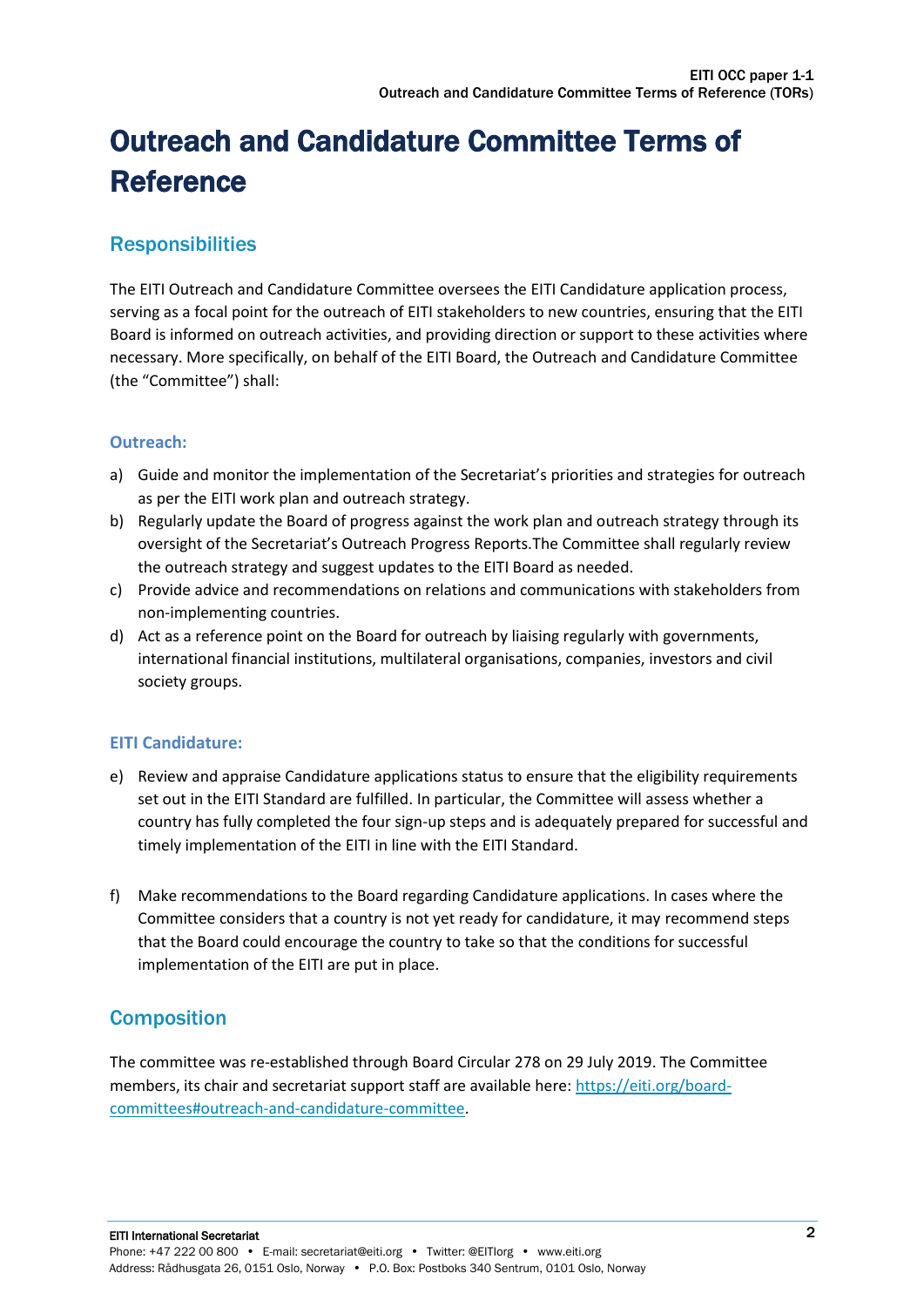#### Committee policy on observers and quorum

The Committee follows the EITI observer [policy for EITI Committees](https://eiti.org/document/eiti-observer-policy-for-eiti-committees) as approved on January 2018. Stakeholders interested in observing committee meetings will find information on upcoming meetings at [https://eiti.org/board-committees#outreach-and-candidature-committee.](https://eiti.org/board-committees#outreach-and-candidature-committee)

The Committee also follows the Board's policy on quorum for committees as established at its meeting in Jakarta in 2011 and reaffirmed in 2014: For a meeting to be considered quorate, each constituency should have at least one member present and there should be at least one member from implementing countries. If a meeting is not quorate, decisions may be taken by correspondence on a no-objection basis following the circulation of meeting minutes

#### Committee papers and procedures.

The Committee follows the Board-endorsed "Good practices for committee calls", available on pages 11 and 12 of th[e EITI Board manual,](https://eiti.org/document/eiti-board-manual) including deadlines for the submission of papers and individual responsibilities of Committee members.

The Committee follows the [EITI's Openness policy](https://eiti.org/document/eiti-openness-policy). Committee members should be judicious in their sharing of the internal working documents of the committee, which are not considered public in accordance with provision 4 of the EITI Openness policy.

#### EITI Association Code of Conduct

Members of the Outreach and Candidature Committee are expected to familiarise themselves with – and abide by – the [EITI Association code of conduct.](https://eiti.org/document/eiti-association-code-of-conduct)

## **Background**

As of August 2019, the EITI is being implemented in 52 countries in six regions: Africa, Asia, North America, South America, Europe and the Middle East. However, many resource-rich countries are still not part of the EITI and should be encouraged to join. While governments are primarily responsible for implementation, the EITI is a global movement and its success also relies on the engagement of all the other stakeholders – supporting governments, companies and civil society. Accordingly, targeted outreach efforts are also required to build and sustain support from companies, investors and civil society organisations.

The International Secretariat is responsible for providing guidance and support to countries applying for EITI Candidate status and supporting the Board in evaluating applications in consultation with stakeholders and partners. Much of the outreach activities are undertaken by EITI stakeholders, with the International Secretariat having a coordinating and supportive role.

The EITI Outreach and Candidature Committee oversees the EITI Candidature application process, serving as a focal point for the outreach of EITI stakeholders to new countries, ensuring that the EITI